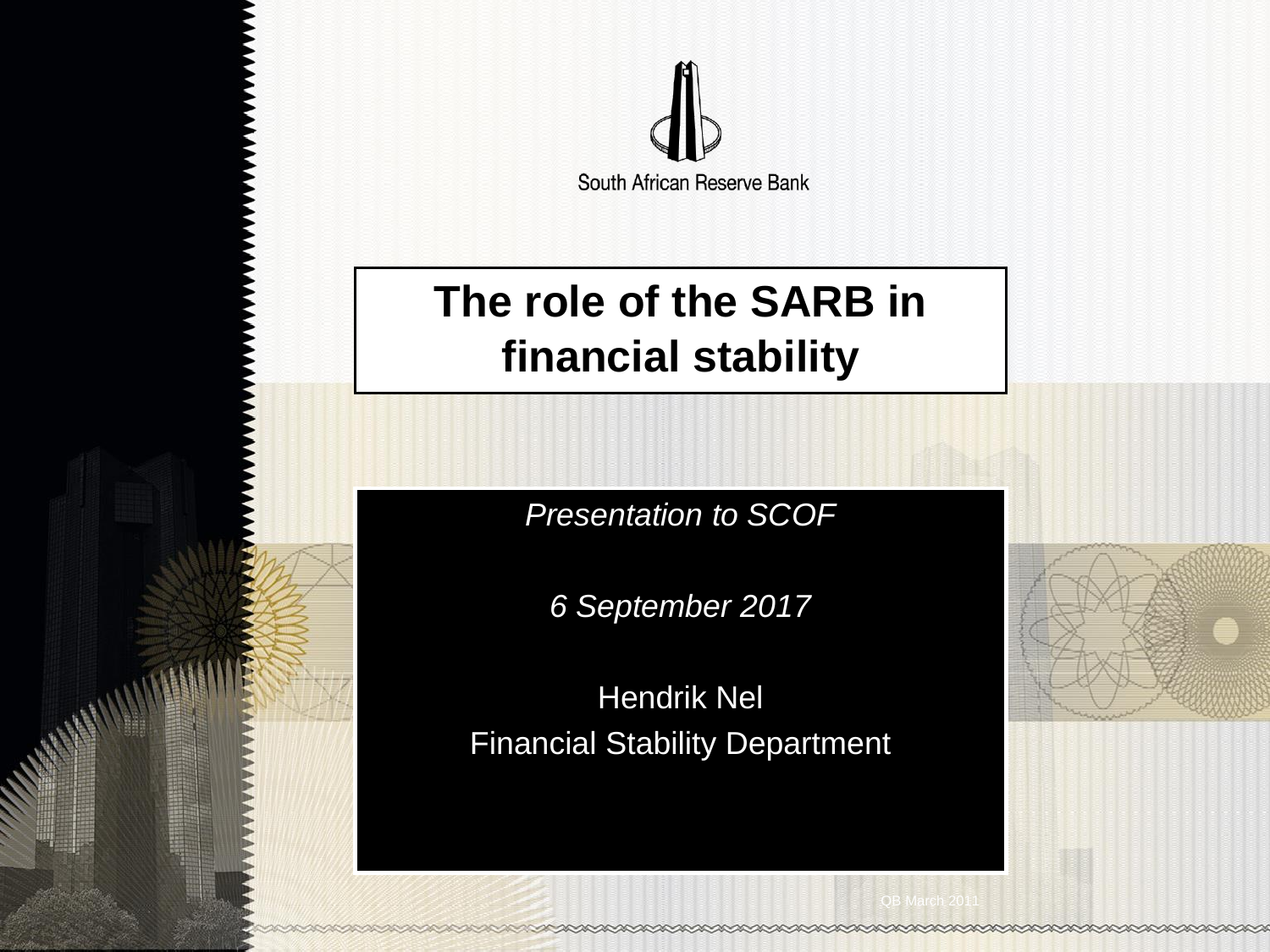## **Outline**

- **Expanded focus of central banks**
- Financial stability as an objective of central banks
- Defining financial stability
- **Development of financial stability in the SARB**
- Structures and functional approach
- **Financial Sector Regulation Bill**
- Risk assessment matrix
- Challenges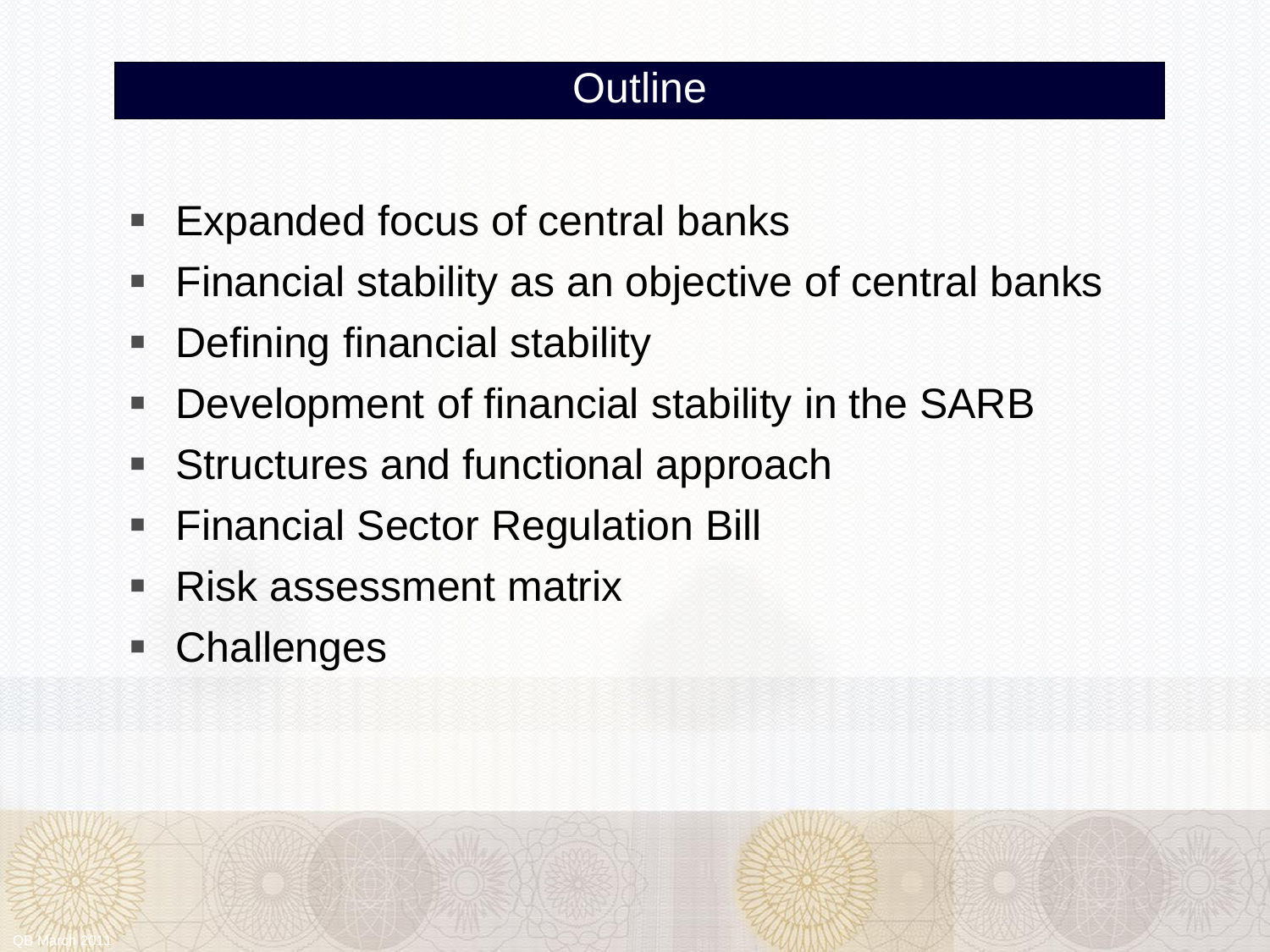## Central bank mandates

- **Traditional central bank objective: price stability**
- Asian crisis (1998)
	- price stability not a sufficient condition for financial system stability
- **Strong interrelationship**
- **Implicit central bank objective**
- **Global financial crisis**
- **Explicit objective**

QB March 2011

**Expanded mandate**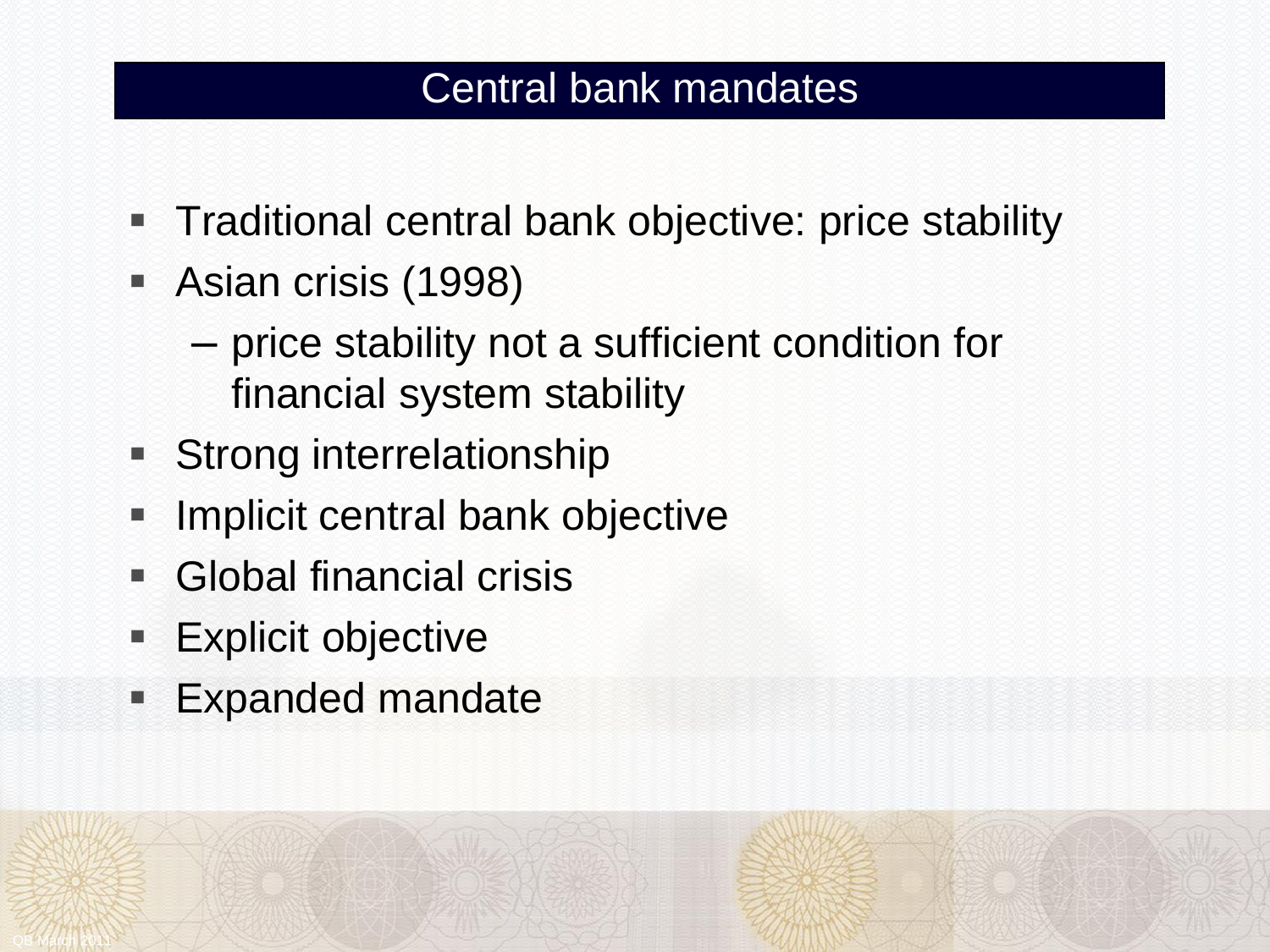#### Financial stability mandate

- Letter from the MoF to the Governor "...and re-affirm the role that the Bank plays in overseeing and maintaining financial stability"
- 'A safer financial sector to serve South Africa better' (Red book) – "The Reserve Bank is best placed to play the role of a macroprudential supervisor"
- Twin peaks implementation document "...the South African Reserve Bank is now explicitly mandated to oversee and maintain the South African financial system's stability"
- Legislation included in the Financial Sector Regulation Act
	- "…protecting and enhancing financial stability"
- **Shared responsibility with other stakeholders**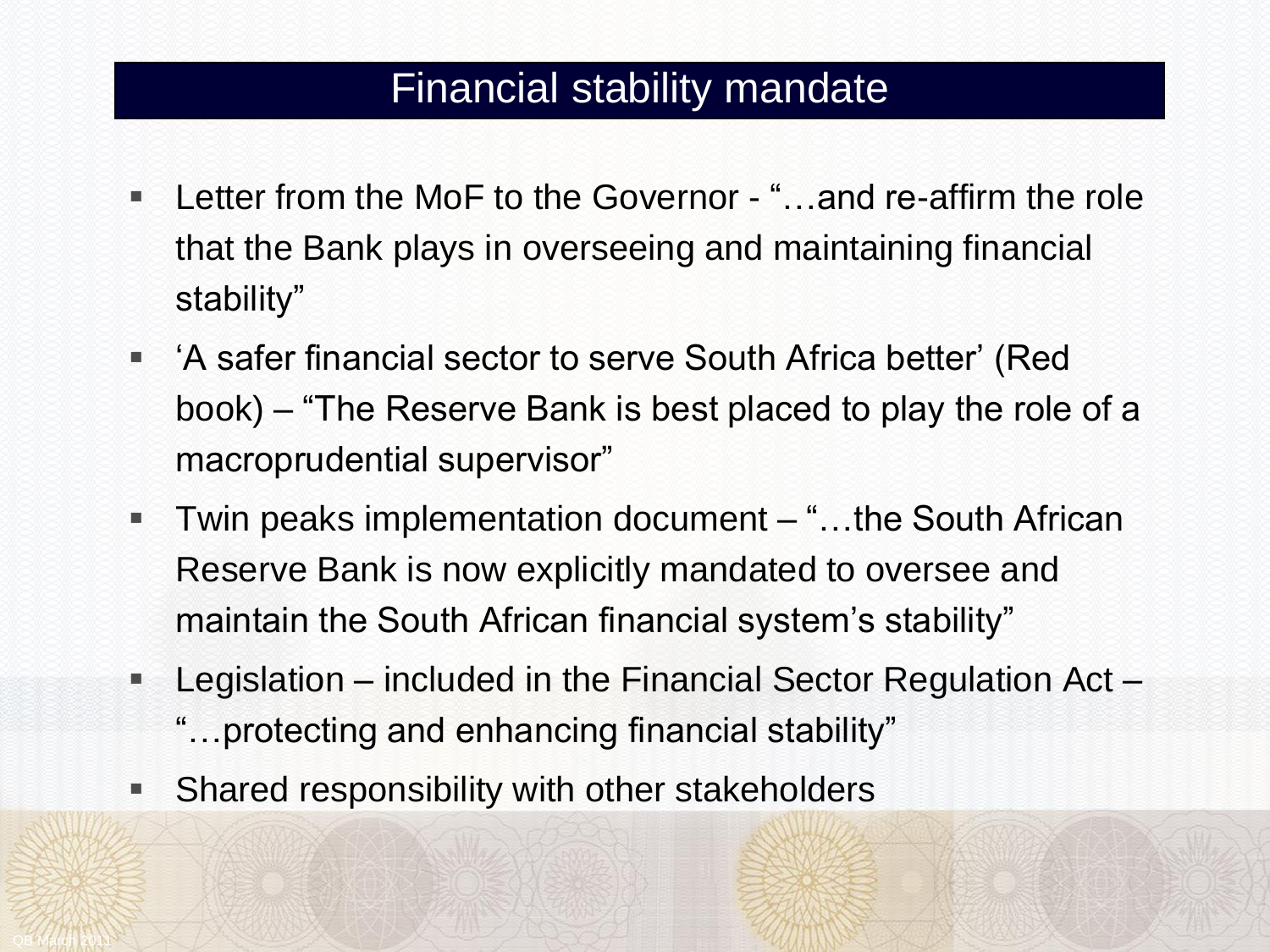#### FINANCIAL STABILITY: a possible definition…(cont)

". . . financial stability refers to a financial system that is resilient to systemic shocks, facilitates efficient financial intermediation and mitigates the macroeconomic costs of disruption in such a way that confidence in the system is maintained."

(SARB, Financial Stability Review)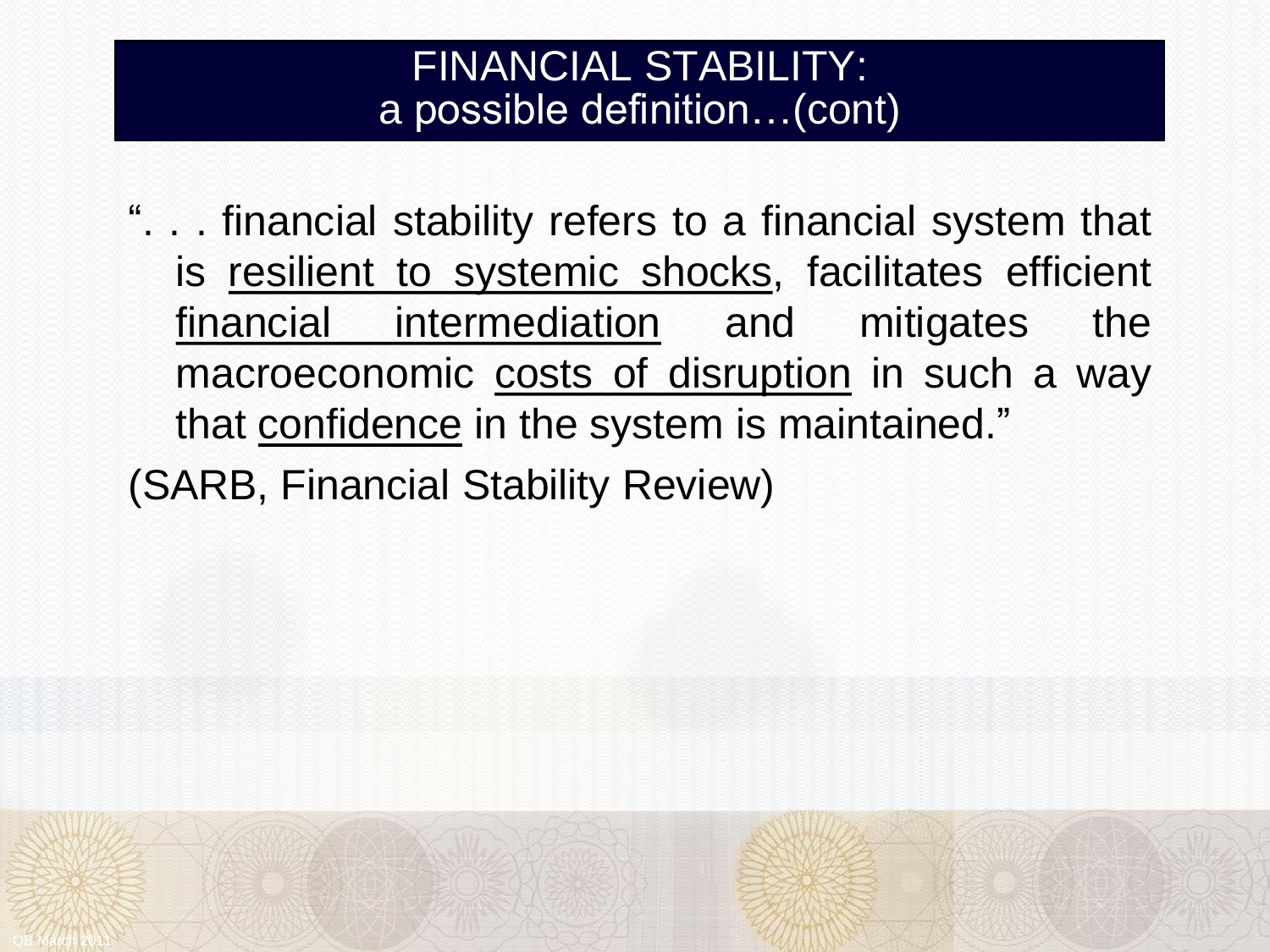#### SARB - pursuing its goals (internal relationships)

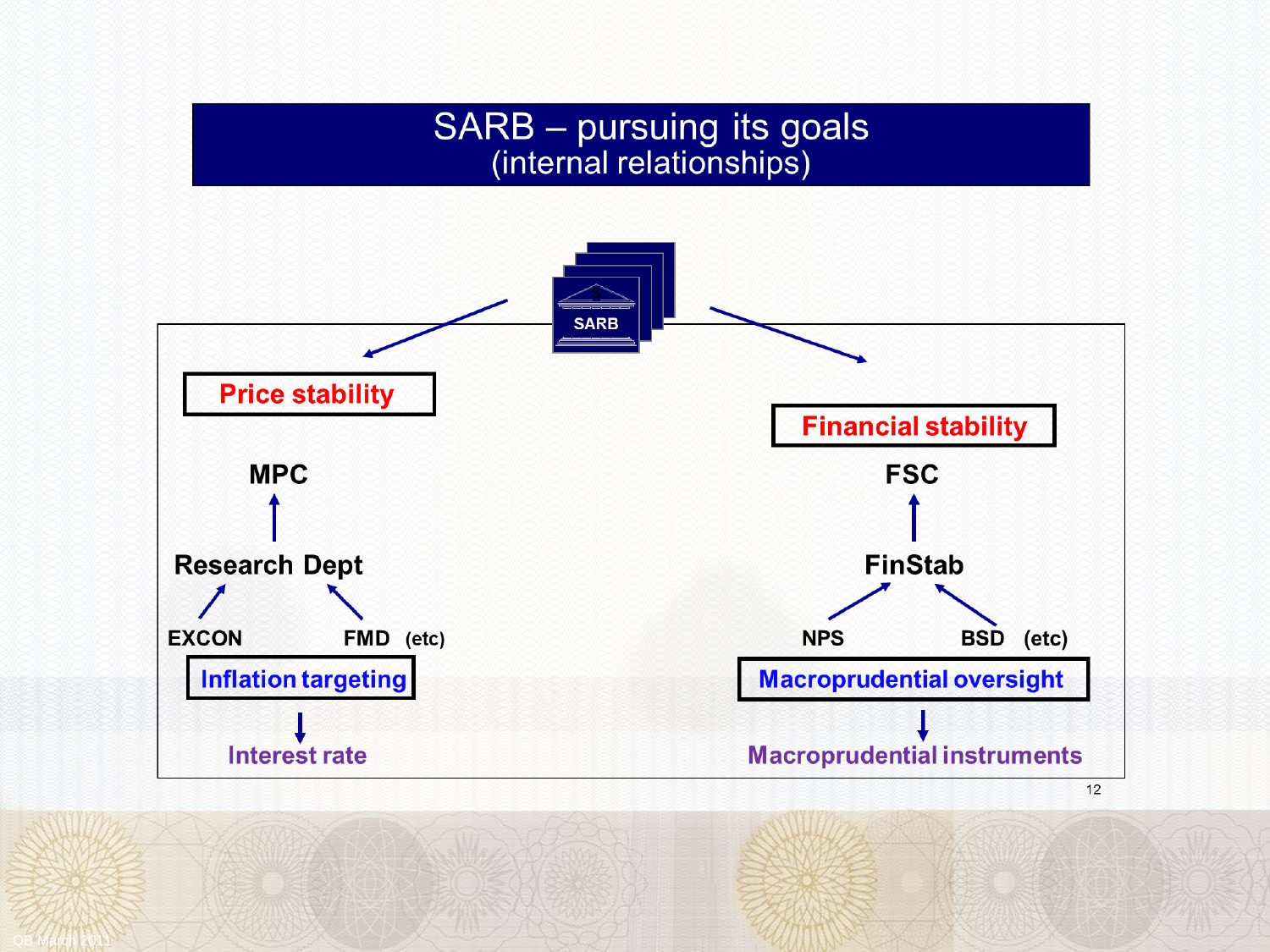## External coordination

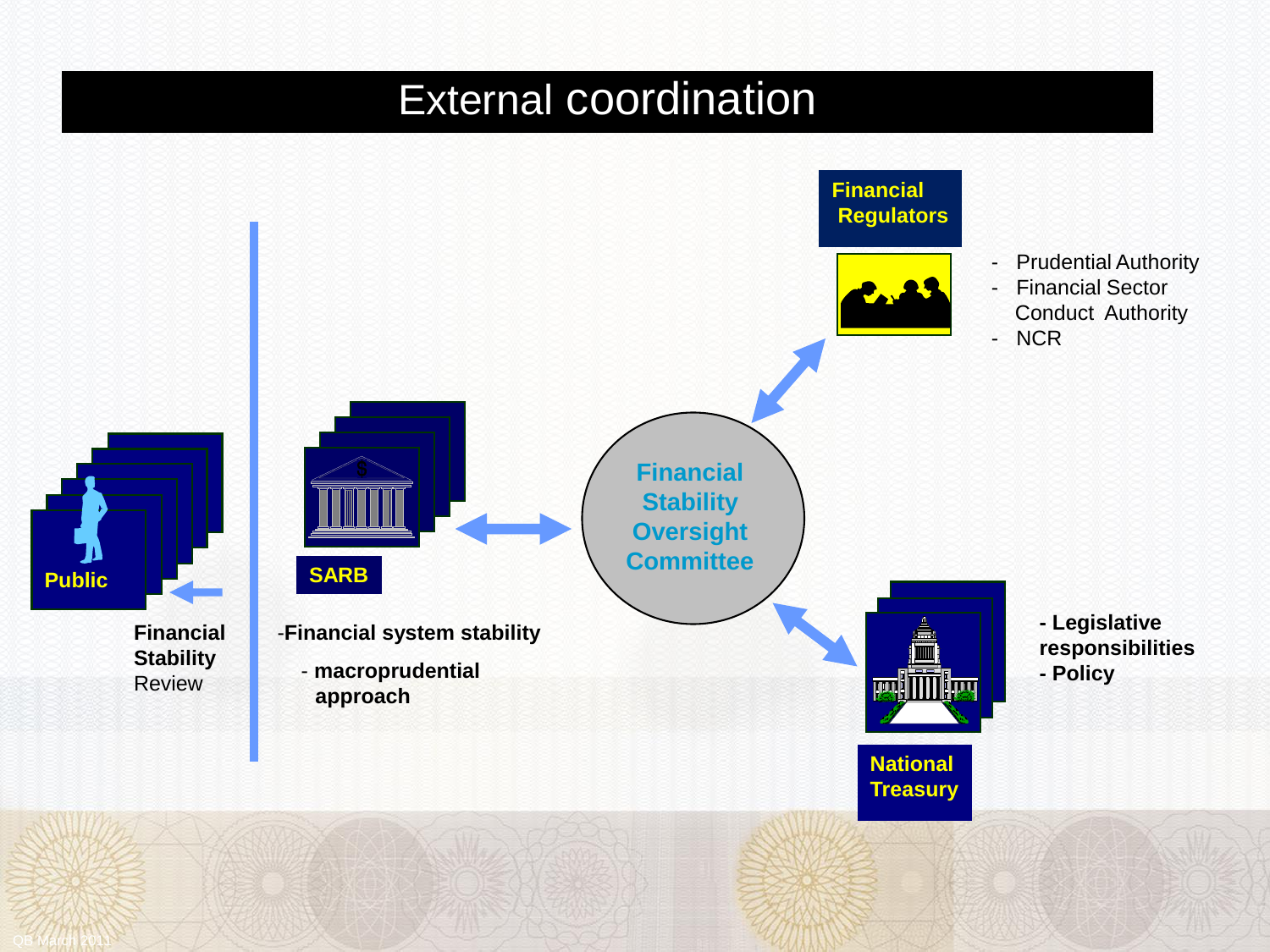## Financial regulatory reform

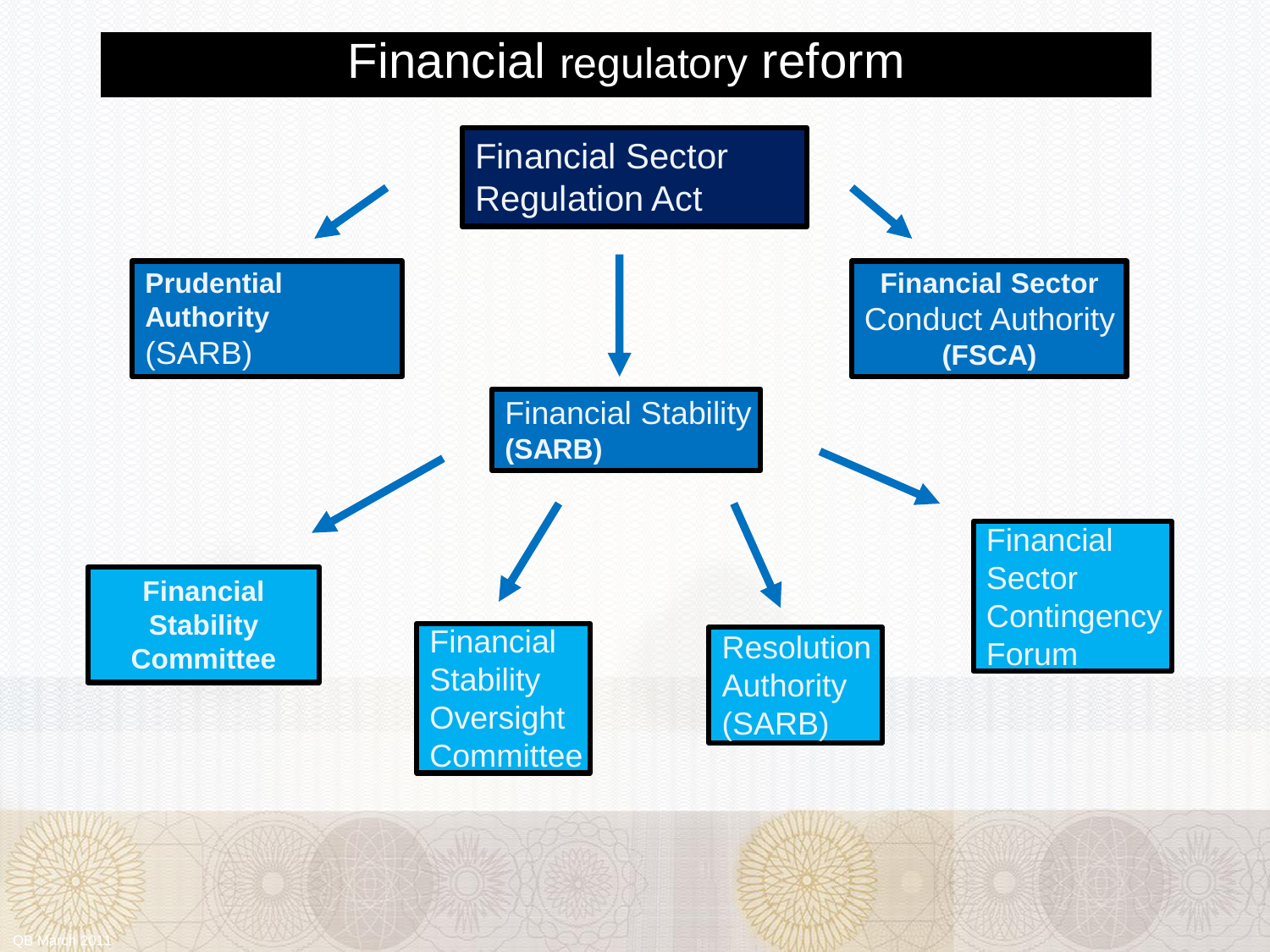## SARB financial stability responsibilities ito FSRB

- *"Protecting and enhancing financial stability"* (FSR Bill)
	- Monitor global and domestic environments through quantitative and qualitative indicators
	- **If Identify possible vulnerabilities**
	- Mitigate through policy action (macroprudential policy)
		- *"…take steps to mitigate risks to financial stability…advising*

*financial regulators of steps to take…"* (FSR Bill 12(b))

- "*Governor may declare a systemic event…*" (FSR Bill)
	- SARB to take steps to prevent, mitigate, manage … and may give directives to financial regulators to provide information…take certain actions

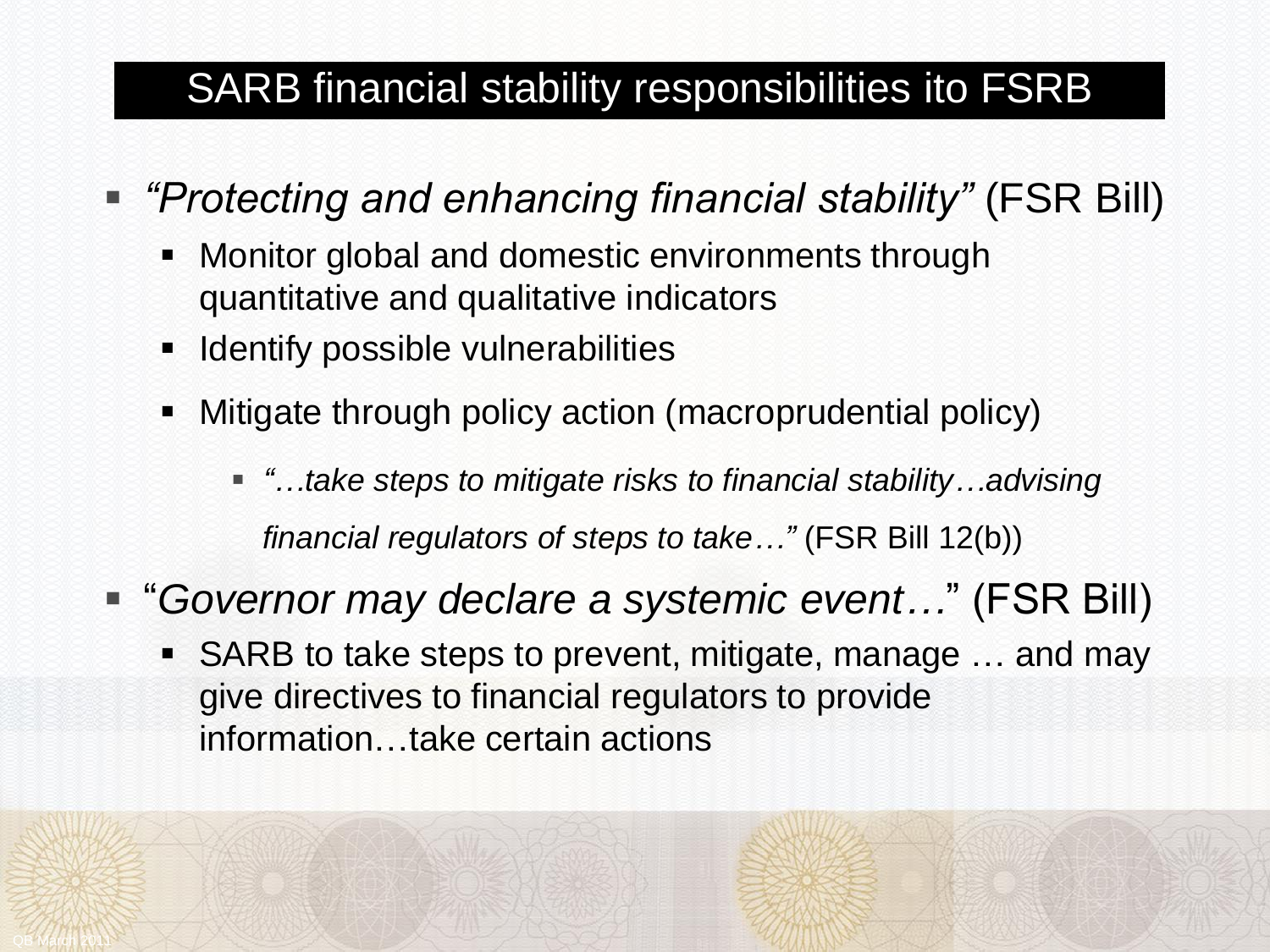## Financial stability functions

- Macroprudential analysis and mitigation of risks through policy actions
- Stress testing financial institutions and market infrastructures
- Assess and promote the robustness of the financial system architecture
- **Monitor and coordinate systemic crisis prevention** and resolution
- Research and disseminate information on financial stability issues

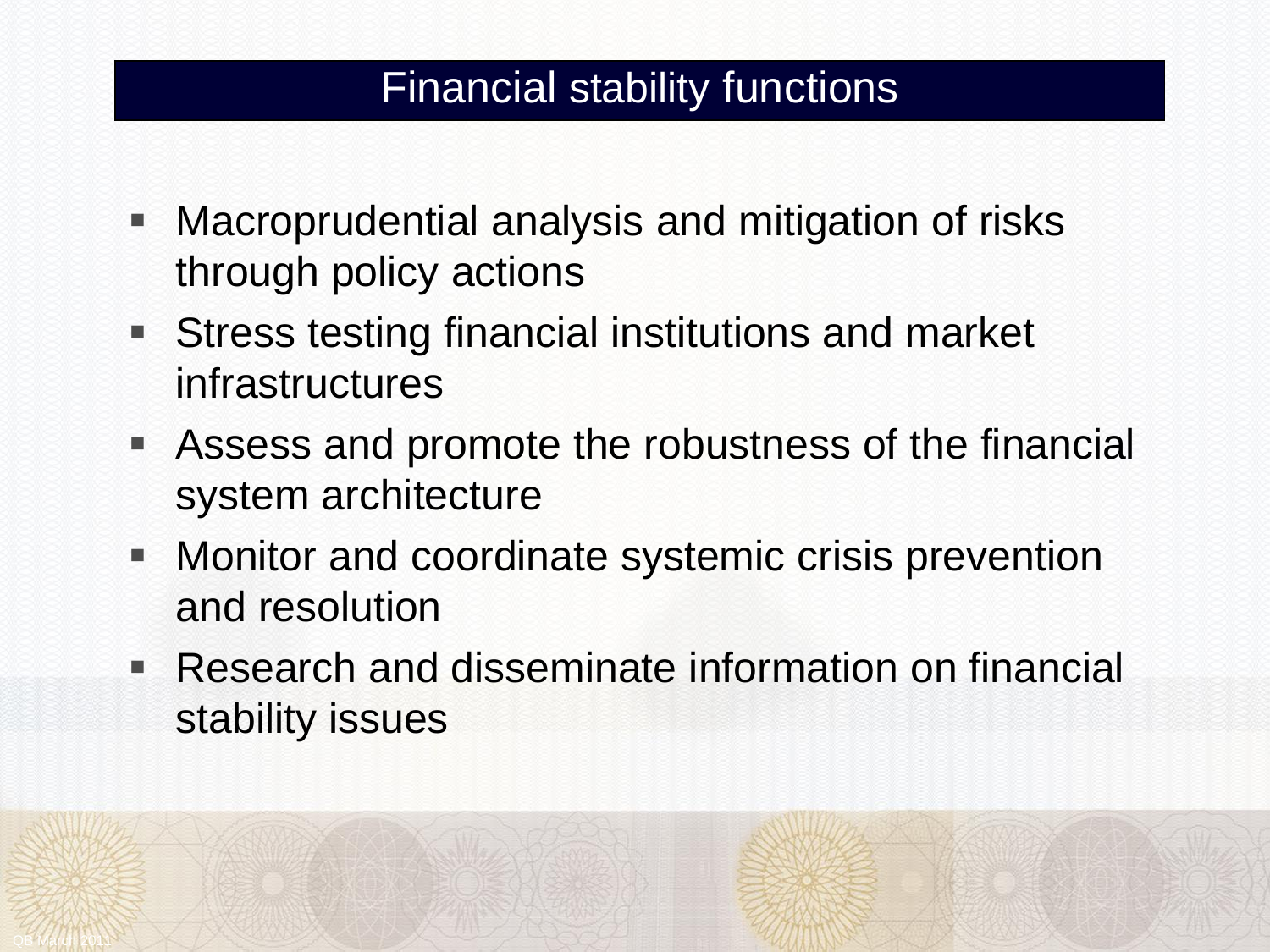# Risk Assessment Matrix: June 2017

| <b>Risk</b>                                                                                                                                                                                                                      | <b>Probability</b> | <b>Impact</b>                                                                                                                                                                                                                                                                              |
|----------------------------------------------------------------------------------------------------------------------------------------------------------------------------------------------------------------------------------|--------------------|--------------------------------------------------------------------------------------------------------------------------------------------------------------------------------------------------------------------------------------------------------------------------------------------|
| Deteriorating economic, political<br>and social conditions (weak growth,<br>unemployment,<br>contingent<br>high<br><b>liabilities</b><br>linked to<br>state-owned<br>enterprises, avoidance of difficult<br>structural reforms). | high               | Further sovereign credit rating downgrades to sub-<br>investment grade, resulting in capital outflows, higher<br>cost of and reduced access to funding, spillovers to the<br>banking sector (increasing impairments and reduced<br>profitability and confidence) (high)                    |
| US policy uncertainty related to<br>delayed implementation of policy<br>reforms, trade protectionism, fiscal<br>stimulus, and a possible rollback of<br>financial regulation.                                                    | medium             | Weaker confidence, a rise in foreign currency borrowing<br>costs (if there is a policy mix of loose fiscal policy and<br>tight monetary policy), higher funding costs (due to higher<br>US bond yields and a stronger USD), capital outflows<br>from emerging markets (medium)             |
| Threats to the financial system in<br>the UK and Europe (vulnerability of<br>the EU banking sector, protracted<br>Brexit process, nationalist political<br>movements, Greece's bailout).                                         | medium             | Weaker confidence, higher financial market volatility<br>and/or asset price losses (exchange rate, bond yields,<br>equities), slower global and emerging market growth (due<br>to a slowdown or reversal of fiscal and structural reform<br>and trade from nationalist policies). (medium) |
| rising corporate<br>China's<br>and<br>government debt could lead to a<br>tightening in credit conditions<br>in.<br>China which could dampen global<br>GDP growth.                                                                | medium             | Weaker sentiment, abrupt deleveraging, higher<br>non-<br>performing loans, slower Chinese<br>and global GDP<br>growth, higher volatility and asset price losses, lower<br>commodity prices (medium)                                                                                        |

Note: Risks are not mutually exclusive; they may interact and materialise jointly.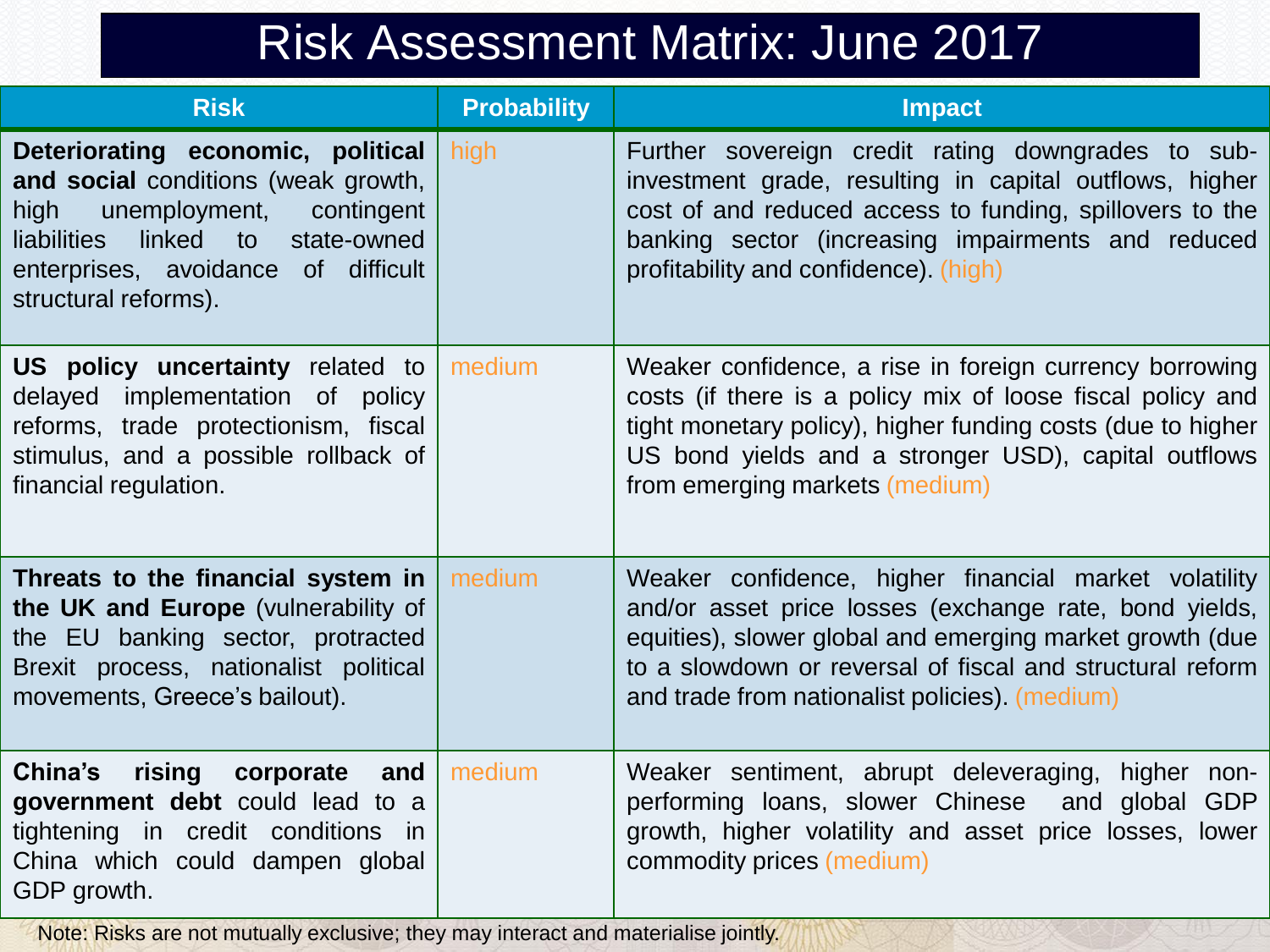## Challenges…

- Bank's expanded mandate
- **Financial Sector Regulation Act**
- Financial Stability Oversight Committee
- **Toolkit of macroprudential instruments**
- Coordination between macroprudential, microprudential and monetary policy
- Resolution Framework/Bill
- **Deposit Insurance Scheme**

QB March 2011

**Develop stress testing capacity**